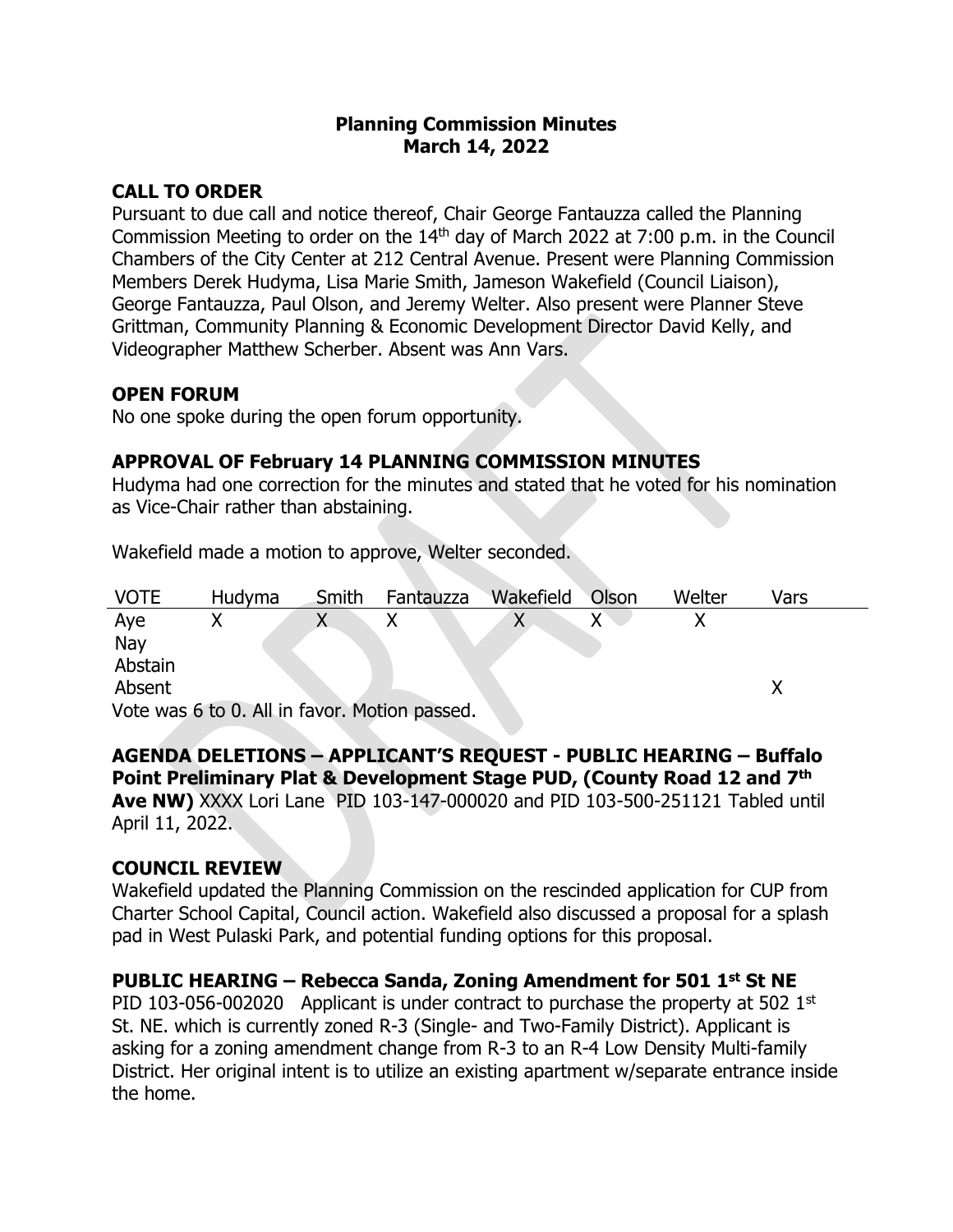Planner Grittman provided an overview of this item and his recommendation.

Chairman Fantauzza inquired about the parking implications of rezoning this parcel. Grittman stated that with the parking requirement of 2 spaces per unit, the rezoning of this site for more units would require more parking to be created, and that the impervious surface calculation would be changed. Commissioner Wakefield asked if the property would be served by an alley. Grittman confirmed this.

Commissioner Hudyma inquired how many existing parking spaces are available. Grittman said it appears that although the satellite image of the parking doesn't show it, he can assume that it meets the existing requirement. Hudyma also inquired about the definition of a zoning edge and boundary. Planner Grittman stated that the property is located at least 1 lot away from the boundary on each side of the parcel.

Chairman Fantauzza asked the applicant to come before the podium. Rebecca Sanda, applicant, stated that the existing parking consists of 1 garage and the remainder is gravel but does believe more parking could be created than what currently exists. Sanda believes a 3<sup>rd</sup> unit is already in existence and would like to avoid removing any existing tenants and would like to live in the new unit that would be created. While she is aware of the concerns with the character of the neighborhood, she believes her proposal would not change the character of the neighborhood as the exterior would remain and the entrance would be inside.

Chairman Fantauzza discussed a letter submitted in response to the applicant by Michelle Hansen of 501 1st Street NE that opposes this proposal. In this letter, Hansen stated her belief that a multi-housing complex would adversely affect the existing neighborhood through increased traffic and parking issues- especially during the morning and evening commutes. She also stated concerns that it would create unsafe conditions for students and children. Applicant Sanda responded that she understands the concerns but believes that converting the property to a triplex would allow for a new member to join the Buffalo community.

Chairman Fantauzza asked for the public to speak and reiterated the importance of relying on zoning to ensure continuity of the neighborhood. Kelly of 602 2<sup>nd</sup> St spoke of concerns about setting a standard if the parcel were to be rezoned and is concerned about the number of apartments and existing rental housing in the city. Jennifer Brady of 409 1<sup>st</sup> Street inquired how this proposal would help the existing neighborhood and raised concerns about traffic and parking. Fantauzza reiterated the importance of parking in the broader development that is being created. Fantauzza closed the public hearing.

Commissioner Welter spoke about the back alleyway on the property and stated that he has lived there in the past, and from his experience with the parcel, the maximum parking reasonable is four vehicles if parked on the grass but this many would not be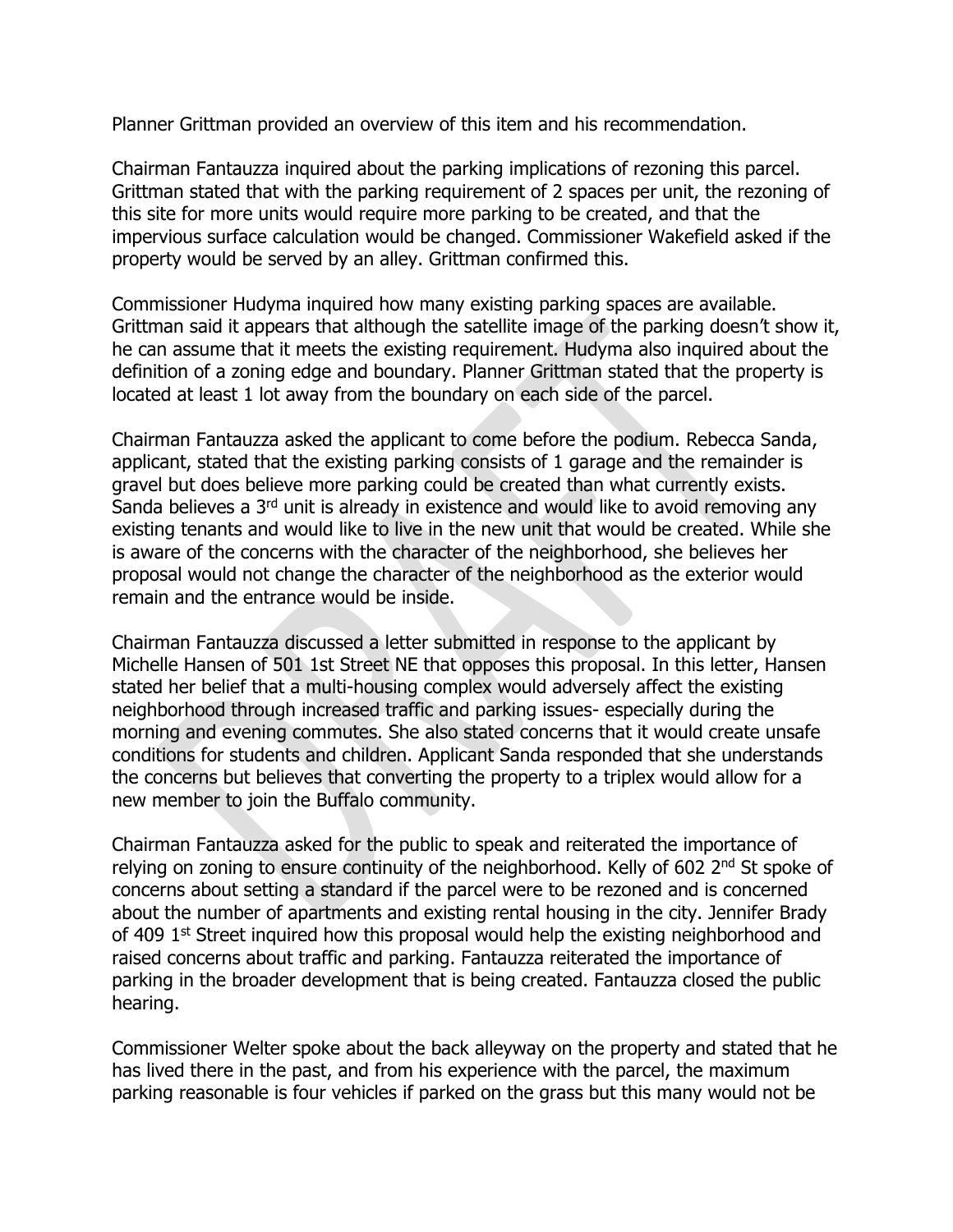feasible on the designated parking pad. He does not believe this parking would disrupt the neighbors and believes you could feasibly park in the alley but that would not be a designated parking area. Welter stated that he understood the intent for the proposal and believes this proposal has merit but has concerns around spot zoning along with the future implications of the property and does not believe this proposal would fit the criteria for a variance.

Commissioner Wakefield discussed a similar proposal in the past that was discussed, and that the application was denied due to spot zoning as well.

Commissioner Smith appreciated the applicant following due process and is inspired by the applicant bringing something new and being entrepreneurial with their asset but concurs with the belief that they must avoid spot zoning and this proposal does not warrant losing the integrity of the zone as it is. Smith reiterated the question of what the benefit of the community would be.

Chairman Fantauzza discussed the "hardship" requirement for a variance, and that he appreciates the applicant following through with due process. Fantauzza also discussed his concern between homeownership and apartment-ownership and its impact on neighbor's property values. Therefore, spot zoning would create concerns if the existing zoning structure is not followed.

Commissioner Olson stated that the idea is a good one and appreciates the applicant speaking before the Commission and their enthusiasm, but the review of the Zoning Code in the past by the Commission was meant to create some consistency across the city and this proposal speaks to this effort. Olsen stated that the "hardship" requirement for a variance appears to be more for a vision, and not necessarily a hardship. Olson stated that the applicant can choose to go before the Council for the final decision if they would like, as the Commission just provides a recommendation.

Commissioner Wakefield motioned to recommend denial of the proposal stated in NAC Report File 137.03 - 22.03, dated March 8, 2022. Commissioner Smith seconded.

| <b>VOTE</b>                                             | <b>Hudyma</b> | <b>Smith</b> | Wakefield Fantauzz | a | Olson | Welter | Vars |  |
|---------------------------------------------------------|---------------|--------------|--------------------|---|-------|--------|------|--|
| Aye<br>Nay<br>Abstain                                   |               |              |                    |   |       |        |      |  |
| Absent                                                  |               |              |                    |   |       |        |      |  |
| Vote was 6-0. All in favor. Motion recommended to deny. |               |              |                    |   |       |        |      |  |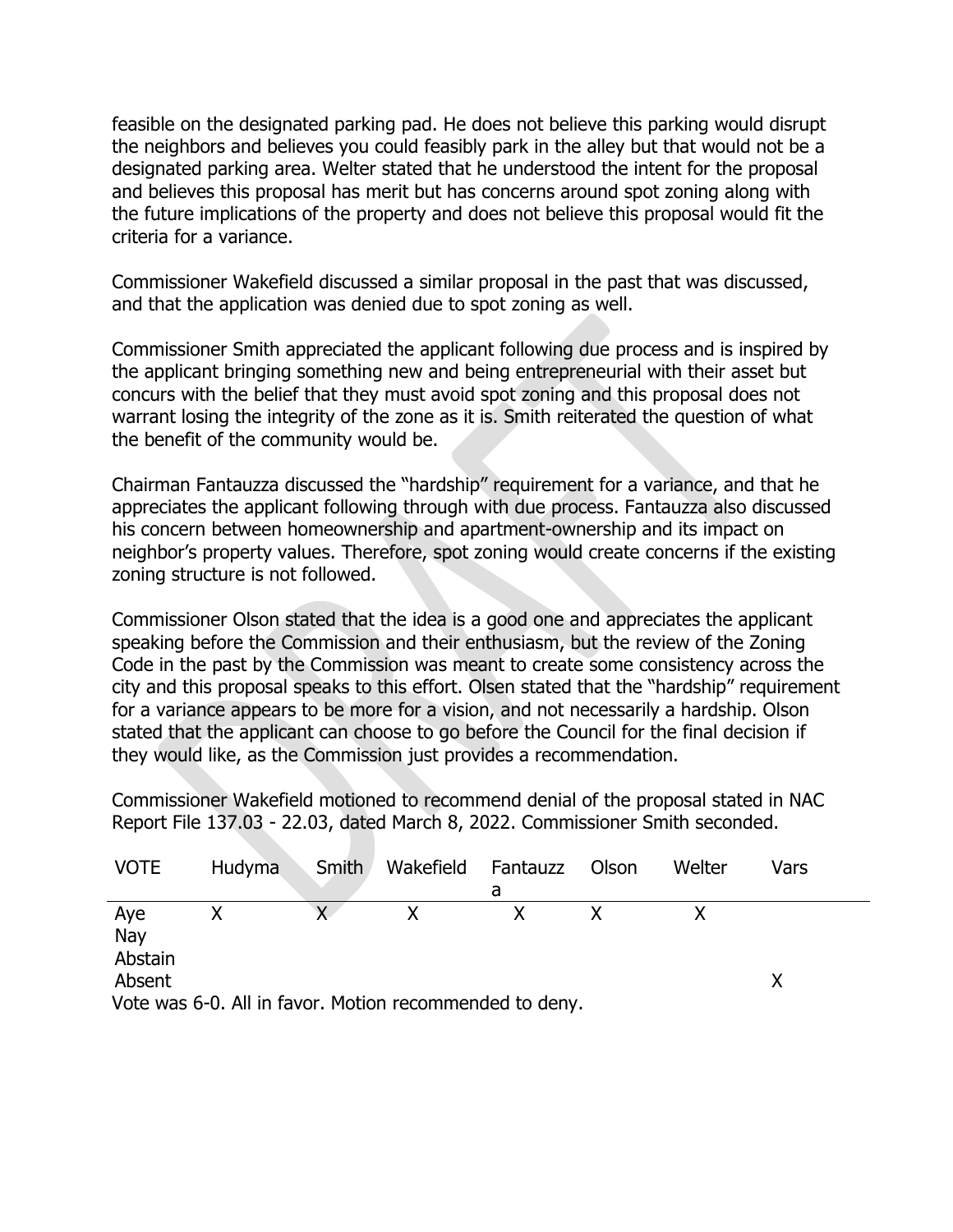### **CONCEPT REVIEW –Tamarack-Bjorklund Residential Subdivision PID** 103-245-000040

Applicant submitted plans for Residential Subdivision consisting of 103 single family lots and a 68-unit apartment site, located east of Settler's Point 2<sup>nd</sup> Addn.

Planner Grittman provided overview of the proposal but did not provide a recommendation as it is a concept review.

Commissioner Hudyma inquired about the proximity of the creek bed to a senior housing development on another proposal in an adjacent property to the north. Planner Grittman verified that the creek runs just adjacent to the 300-foot shoreland zone for that development, and that there is intent for construction of that property to remain outside of the creek bed. Hudyma stated that he believes there is a lack of housing and that the market is slim, but that he appreciates the open space in the city and believes there are a substantial number of houses in a relatively small area and is concerned about a lack of greenspace- and that a path along the creek does not appear to be a place for recreation but rather is just meeting a requirement. Hudyma raised concerns about the amount of impervious area and locating houses near the train tracks that could create noise concerns.

Commissioner Olson stated that he is always looking for creativity and does not believe the project is particularly creative. He believes the site is unique and would like the applicant to make better use of it and believes the rationale for putting smaller lots and homes near train tracks for lower pricing may be insufficient. Olson is not opposed to the development of the parcel and believes a need exists for homes on smaller lots that are more affordable, but would like to see more creativity and is not in favor of slab-ongrade homes on 55-foot lots if not blended-in. Olson stated his preference for something that would give the neighborhood a greater sense of character and suggested a curvature of the road. He stated traffic concerns given the number of houses and trips per day by residents and has concerns about the 2 apartments that would be created on both sides Settlers Parkway in prime periods of the day. Olsen stated concerns about intrusion into wetland and that there is a calculation for density by the DNR, but the Commission cannot assume that what this concept meets these density requirements. He reiterated the importance of green space and questions the purpose of the trail as proposed and suggested a central trail that people can utilize if they would like to go to Target or Speedway. Olson stated concerns about the trail being considered greenspace and does not know of a playground in the area surrounding the Settlers parkway, and that this parcel is one of the last opportunities to create functional greenspaces like the Rodeo Hills development- which has a park and playground paid for by the developer of the property that is heavily used. Therefore, Olson believes constructing a park on this parcel would satisfy the need both for this development and the surrounding area for a park- potentially on Harvest Trail – that could ultimately make the development more desirable rather than creating a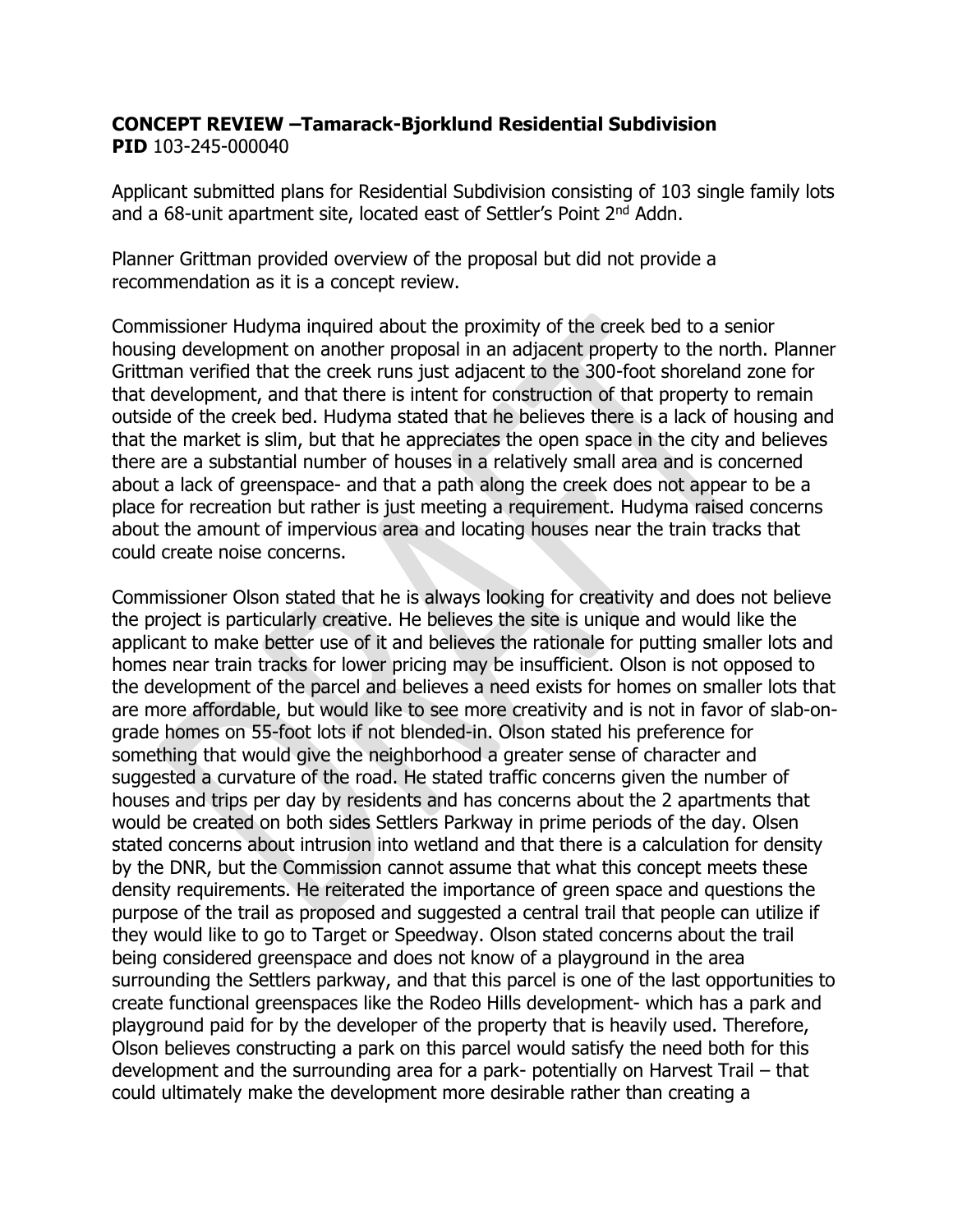development that just tolerates the train tracks. Olson stated his hope for sidewalks to be constructed on both sides of this development, to which Planner Grittman confirmed is a requirement of the code. Olson stated his hope for exploring the size of the roads, as the current approach for width of roads may be too difficult to drive for busses and other larger vehicles if a street is busy. Olson stated that he struggles with PUD's because the zoning code that was developed after much effort is not being used, and while PUD's have often been used quite freely, he would like the applicant to explore creating a standard development in existing zoning.

Chairman Fantauzza concurred with Commissioner Olson on many of the points made.

Commissioner Wakefield stated that he recognizes the difficulty for developers between land prices and trying to profit of a development, and applauds the applicant for creating entry-level pricing, but feels there may need to be more creativity with this unique piece of land in respect to the wetland/greenspace. Wakefield stated that the reason PUDs are becoming more popular is because the remaining developable land left in the city is rather difficult to develop, and believes this proposal is a good start and is in favor of utilizing some of the smaller space on the northern side for a multi-family structure, as he believes there is not enough rental opportunities in the city- especially for affordable housing in today's housing market. Wakefield stated that he also agrees with what Commissioner Olson had said regarding this proposal.

Commissioner Welter stated that he is always in favor of affordable housing and would like to see more of it, and wants to create opportunities to bring ambitious, young residents to the community to grow the city. Welter has concerns with the amount of housing for the size of the lot in one area, especially when it comes to meeting minimum square foot requirements for existing zoning. Welter understands the desire for having the proposal be a PUD and would also like the applicant to explore a playground per Commissioner Olson's suggestion given the impact on young families. He does not believe the sidewalk/bike path will be used often and would like there to be something more creative and interactive for the neighborhood to enjoy the creek. Welter stated concerns about the traffic implications of this proposal, especially during peak commuting times when a train comes by and if each proposed home has 1 or 2 vehicles. He stated that as this development would be seen from Hwy 55 coming into town, he would like to see a natural screening as a sound barrier from the train for residents and create a privacy barrier so that the housing is not the main focus for those coming in to buffalo. Welter also stated concerns relating to street width where cars could be parked on the street.

Chairman Fantauzza stated that the apartment may need to have fire department access around the ring of the building and believes the development is too dense, especially compared to the housing to the west. He stated his belief that a PUD may not be ideal, and while he understands the desire to having smaller yards, this would not be the best route for this. Fantauzza stated that an important consideration in creating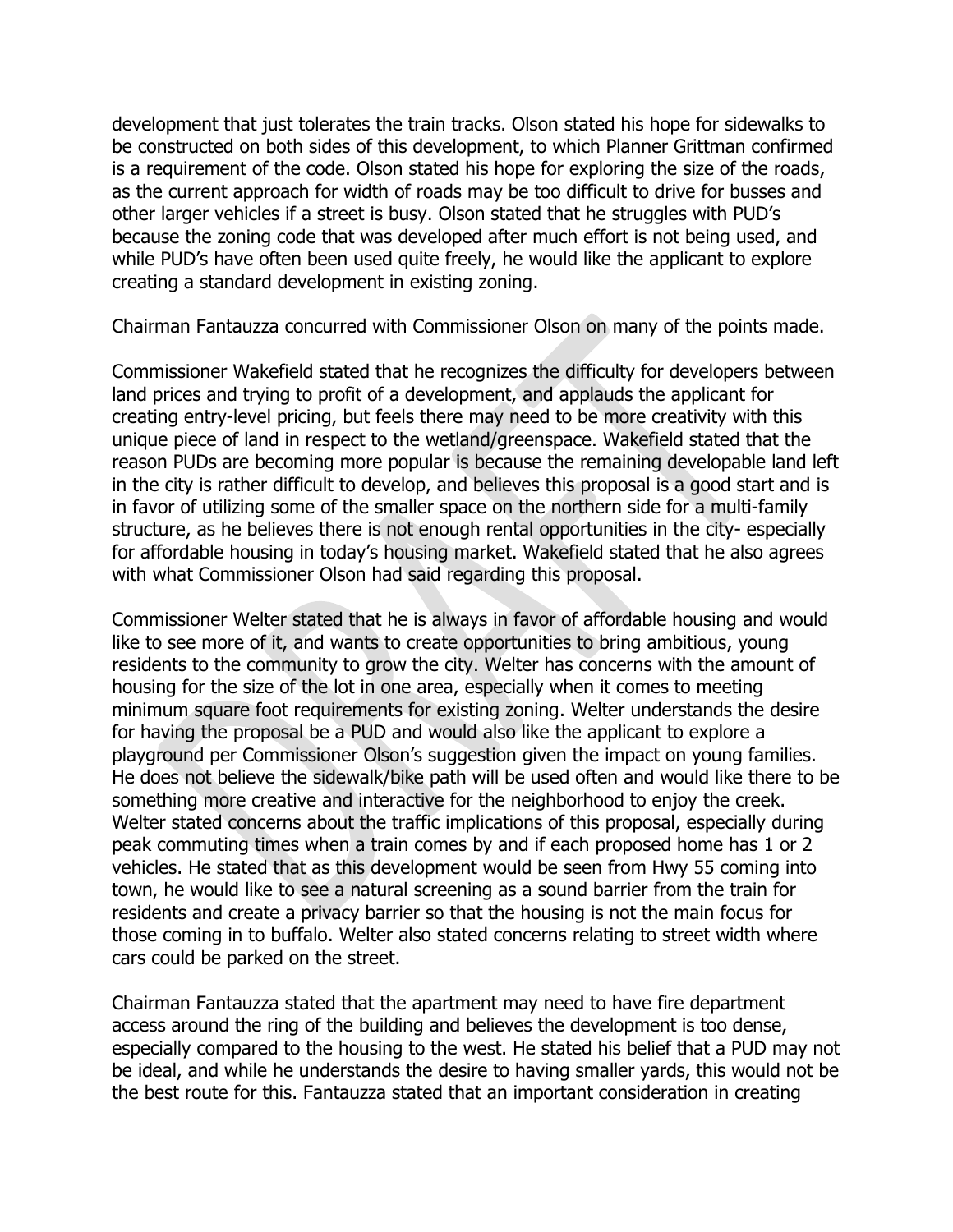affordable housing is the cost a developer pays for the land to build upon and does not believe that he would vote for a 55-foot lot for this development as it currently stands due to density concerns.

Commissioner Hudyma stated that he is generally leaning more towards utilizing a PUD option in some cases and believes that the City is in a difficult spot for what is developable land under existing zoning. However, he is also concerned about the need to use a PUD so often given the precedent that is created. Chairman Fantauzza stated that a PUD is an option to consider but wants to be careful about when a PUD is granted by the Commission.

Commissioner Smith is concerned with the higher density, traffic, and congestion of this proposal. She believes that the sound and aesthetic barrier relative to the train tracks is worthwhile, but also would like the applicant to consider safety with moving homes closer to Hwy 55 and between the railroad and the highway- especially for children who may want to run across the highway to visit Target.

Applicant Brian Theis with Tamarack Land Development stated that the 55-foot lots are narrow due to the intention to create a transition from density on the west side of the site to the railroad tracks. He stated that the 55-foot lots would still give a builder the ability to create 3-car garage on the lot, and that these lots would be priced more competitively while still having a home that could be found on a larger lot. He is certainly open to revisiting this lot size and could be open to creating a combination of different lot sizes. Chairman Fantauzza suggested that creating a park could assist with the lot size discussion if the yards are smaller, as the children would play in the park rather than the yard generally.

Applicant Theis said that he is happy to hear that the apartment building is not entirely out of the question and would be open to exploring the engineering of the apartment building. Chairman Fantauzza agreed that the apartment was not a proposal would be denied outright, and that the Commission appears open to the idea.

Commissioner Welter reiterated that the vision itself is great as well as the use, but still has concerns with the density.

Applicant Theis said that the renderings provided is not the exact home model but would explore this further with a builder when one is chosen. He stated that the most of what is presented was a slab-on-grade home, citing water table concerns regarding the basement, but generally lets the site speak to what can be built regarding this.

Commissioner Wakefield asked about concerns with the DNR and density site. Theis confirmed conversations have been had with City staff and that there are concerns relating to the creek, but work continues this.